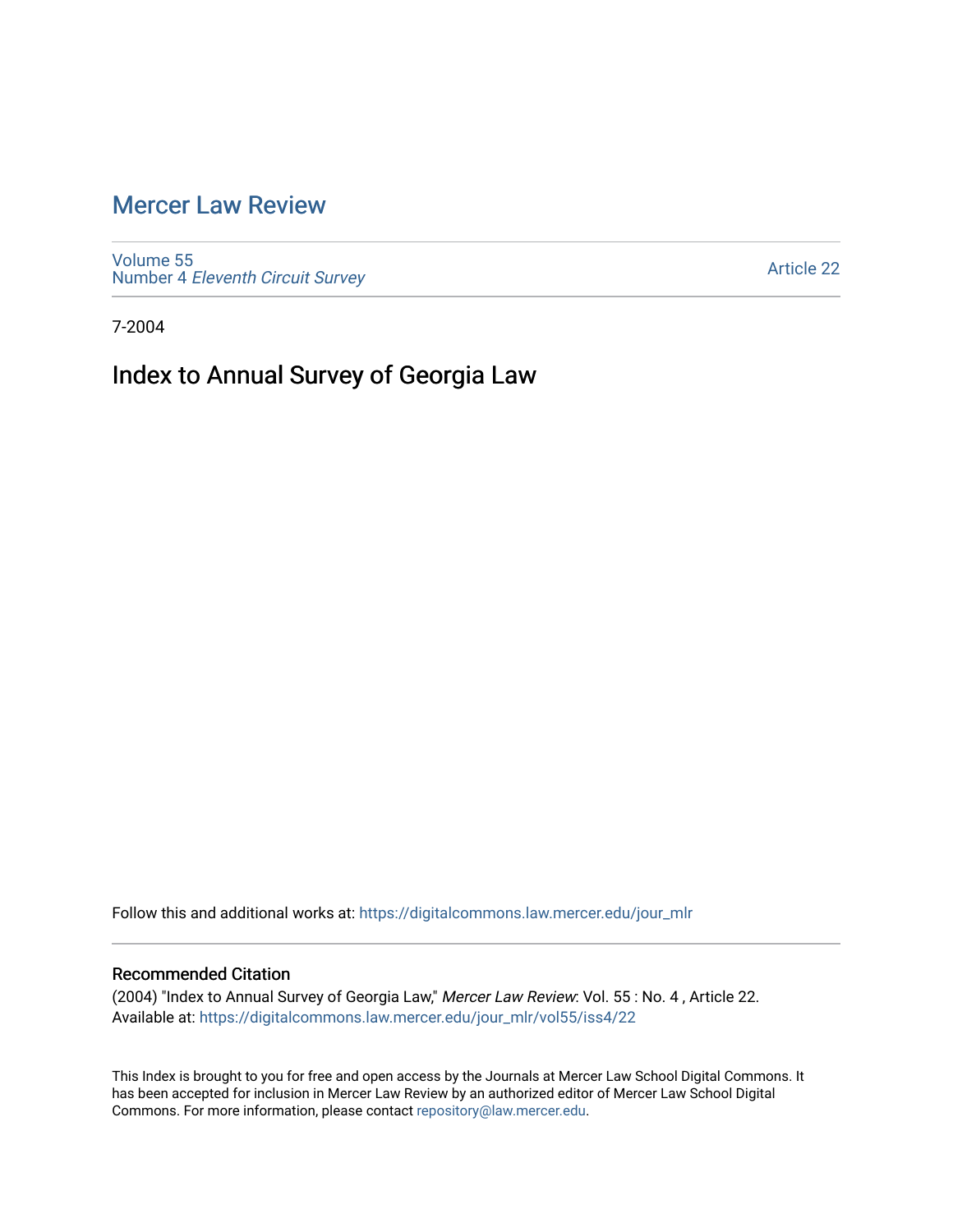## **INDEX TO ANNUAL SURVEY OF GEORGIA LAW**

| <b>SUBJECT</b>                         | <b>YEAR</b> | <b>AUTHOR</b>                                                                            | <b>VOL:PAGE</b> |
|----------------------------------------|-------------|------------------------------------------------------------------------------------------|-----------------|
| Administrative Law                     | 2003        |                                                                                          |                 |
| <b>Business Associations</b>           | 2003        | Paul A. Quirós<br>Lynn S. Scott                                                          |                 |
| <b>Construction Law</b>                | 2003        | Dennis J. Webb, Jr.<br>Justin S. Scott<br>Henry L. Balkcom IV<br>Dana R. Grantham  55:85 |                 |
| Criminal Law and<br>Criminal Procedure | 2003        | John O. Cole                                                                             |                 |
| Death Penalty Law                      | 2003        | Michael Mears<br>Holly Geerdes  55:175                                                   |                 |
| <b>Domestic Relations</b>              | 2003        | Barry B. McGough                                                                         |                 |
| <b>Education Law</b>                   | 2003        |                                                                                          |                 |
| Evidence                               | 2003        | Marc T. Treadwell  55:249                                                                |                 |
| Insurance                              | 2003        | Stephen L. Cotter<br>Stephen M. Schatz                                                   |                 |
| Labor and Employment                   | 2003        | W. Melvin Haas, III<br>William M. Clifton, III<br>W. Jonathan Martin, II  55:303         |                 |

1527

 $\ddot{\phantom{0}}$